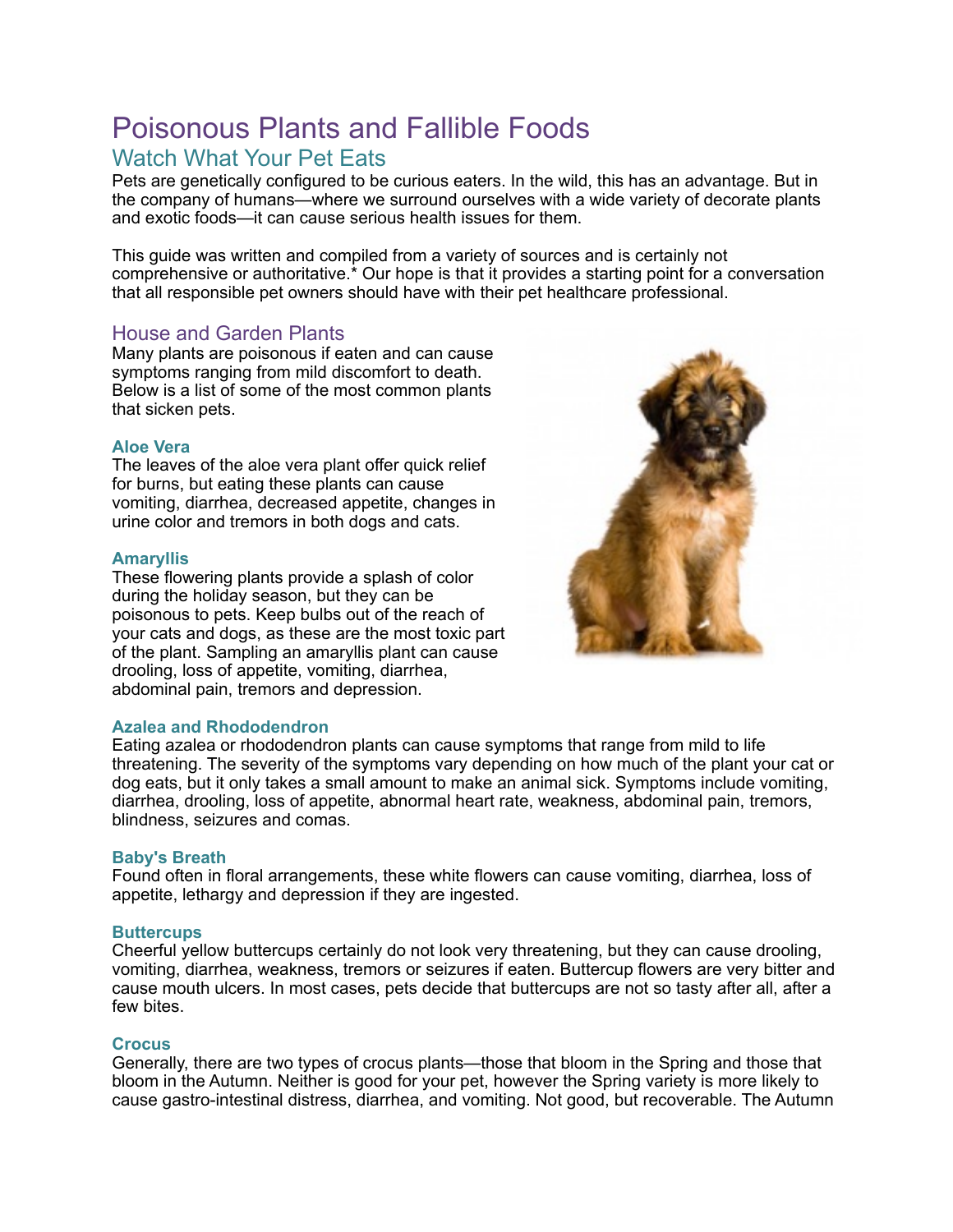blooming variety is more seriously toxic, sometimes resulting in internal bleeding, potential organ damage, and can even be fatal. Immediate emergency attention is required.

#### **Daffodils**

The bulbs are also the most toxic part of daffodils. If your pet eats a daffodil, it may experience drooling, vomiting and diarrhea. Eating several daffodils can cause low blood pressure, heart arrhythmias, tremors and convulsions.

#### **Holly, Mistletoe, and Poinsettias**

Eating one of these classic holiday plants can cause a range of symptoms. Although poinsettias have a bad reputation, eating them really only causes mild irritation to the mouth or stomach. Mistletoe is more dangerous. Eating it can result in gastrointestinal disorders, heart problems, hallucinations, vomiting and diarrhea. Consuming holly can also cause vomiting and diarrhea, but your pet may be most annoyed by the tiny cuts caused by the spiny leaves.

#### **Lilies**

All lilies are bad for pets. Peace, Peruvian/Inca, and Calla lilies normally cause allergy-like symptoms, drooling, and tissue irritation. True lilies—including Tiger, Aster, Japanese, and other types common to flower arrangements—are very toxic (especially for cats). Also be aware of Lily of the Valley which, while not a "true" lily, is also toxic—causing symptoms similar to foxglove/digitalis involving heart failure.

#### **Morning Glories**

You may notice some very unusual behavior if your pet eats morning glories. Symptoms include hallucinations, stomach upset, tremors, loss of appetite and difficulty controlling movements or balance.

#### **Mountain Laurel**

Mountain laurel plants produce attractive flowers in the spring, but eating these plants can be deadly. If your pet consumes mountain laurel, it may begin to drool and experience vomiting, diarrhea, heart rhythm abnormalities, tremors, coma and even death.

#### **Oleander**

Oleander is a very common shrub in warmer climates. It is also commonly known to be toxic to pets and humans. Fortunately, the leaves and flowers have a very unpleasant taste and texture and so are not normally ingested by pets. But if a pet does eat oleander, immediate veterinary attention is needed.

#### **Tomato Plant**

If your pet cannot resist eating the leaves and stems of a tomato plant, you may notice drooling, loss of appetite, diarrhea, drowsiness, confusion, weakness, slow heart rate, dilated pupils or changes in behavior.

#### **Tulips**

Munching on a tulip bulb can cause stomach problems, loss of appetite, drooling, convulsions and cardiac problems.

#### What Do You Do?

If you are concerned that your pet has eaten a dangerous plant, contact your vet immediately. The sooner treatment begins, the more likely that the outcome will be positive.